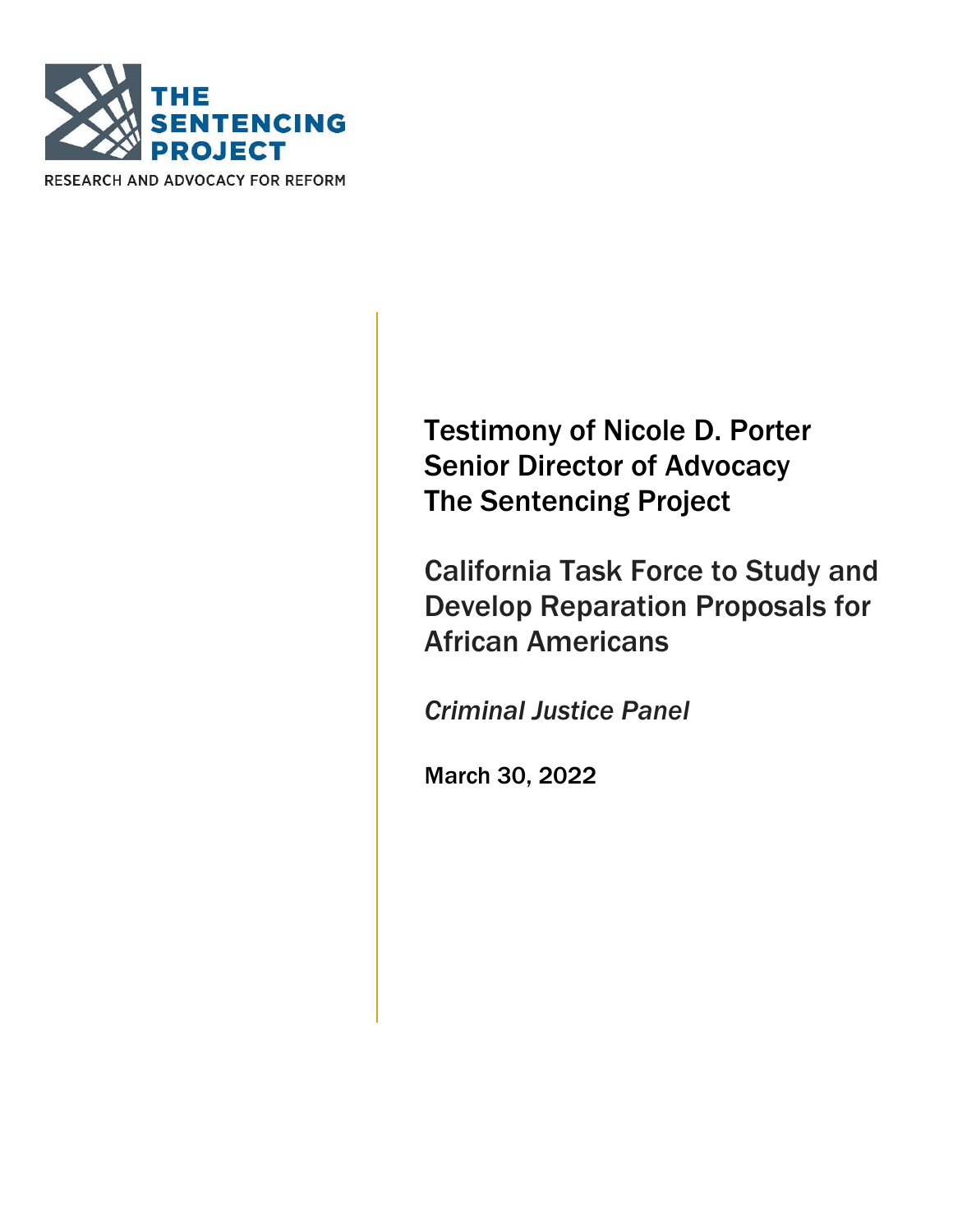Established in 1986, The Sentencing Project works for a fair and effective U.S. criminal justice system by promoting reforms in sentencing policy and challenging racial injustice in the criminal legal system. I am Nicole D. Porter, Senior Director of Advocacy for The Sentencing Project. I have had extensive engagement in public policy research on criminal justice issues for many years, with a focus on sentencing, incarceration, and racial disparity. I have authored numerous journal articles and public commentary on these issues, and I have previously been invited to testify before state legislative bodies in several states on challenging racial injustice including Maryland, Virginia and Texas.

Behind each statistic are persons directly impacted by the intersection of race and justice in the United States. Behind each percentage point is a Black man disappeared behind the walls. Behind each number is a Black child who will visit their mother in a prison visitation room. Behind each data set is a neighborhood like the million-dollar blocks in Los Angeles and Oakland where incarceration is almost a normative experience.

The U.S. prison population declined 11% in 10 years after reaching an all-time high in 2009. This modest reduction follows a nearly 700% increase in the prison population between 1972 and 2009. As of year end 2019, 1.4 million people were in U.S. prisons; an imprisonment rate unmatched worldwide. At the recent pace of decarceration, it will take nearly six decades to cut the U.S. prison population in half. California is among nine states that have reduced their prison population by 30% or more since their peak.<sup>1</sup>.

The persistence of extremely punitive sentencing laws and policies, not increases in crime rates, sustain the nation's high rate of incarceration. California is uniquely positioned to address the harms of mass incarceration by continuing sentencing reforms, decommissioning prisons and directing public monies to community reinvestment and social services targeted to reduce contact with the criminal legal system in the first place.

#### CALIFORNIA IMPRISONS BLACK RESIDENTS AT EXTREME RATES

 $\overline{a}$ 

Black Americans are incarcerated in state prisons across the country at nearly five times the rate of whites. Racial disparities in California's criminal legal system go beyond differences in criminal offending and stem from implicit bias in police arrests, rates of conviction, and sentencing. In California, the Black/white disparity of 9.3-to-1 is one of the highest in the nation. While racial disparities in arrests have decreased they still persist statewide. Racial disparities in California arrests peaked in 1992 when the African American arrest rate—the number of arrests per 100,000 African Americans—was 3.6 times greater than the white arrest rate. Although these disparities have narrowed, in 2016 the African American arrest rate was still 3.0 times the white arrest rate.<sup>2</sup>

Black people comprise 6% of California's population but 29% of the prison population.<sup>3</sup>

<sup>&</sup>lt;sup>1</sup> See Ghandnoosh, N. (2021) Can We Wait 60 Years to Cut the Prison Population in Half? The Sentencing Project. . Other states include: Alaska, New Jersey, New York, Connecticut, Alabama, Rhode Island, Vermont, Hawaii, and California

<sup>&</sup>lt;sup>2</sup> Loftus, M. et. al. *Racial Disparities in California Arrests*. Public Policy Institute of California (2019).

<sup>&</sup>lt;sup>3</sup> Nellis, A (2021) *The Color of Justice: Racial and Ethnic Disparity in State Prisons*. The Sentencing Project.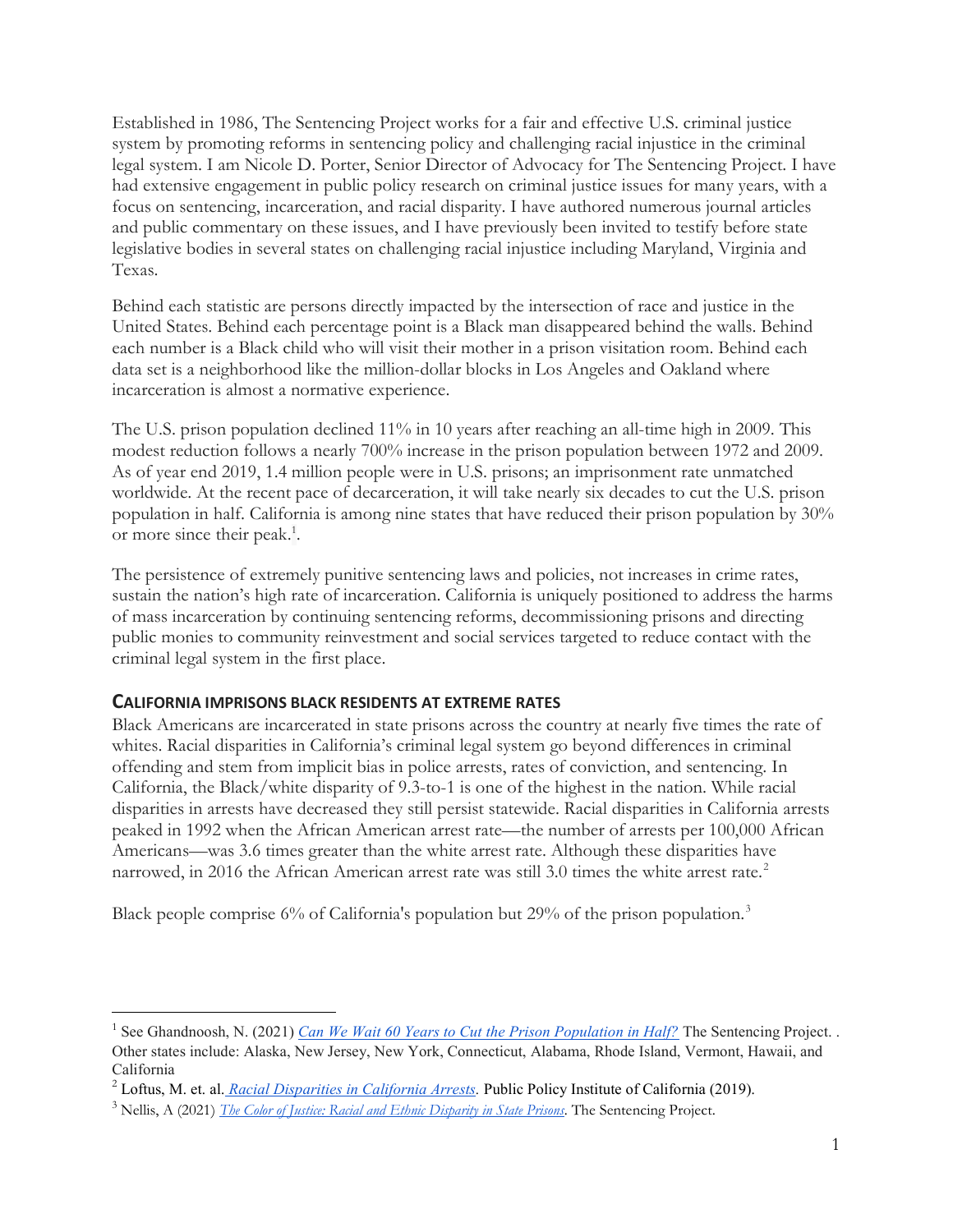## CALIFORNIA'S EFFORT TO ADDRESS SYSTEMIC RACISM IN THE LEGAL SYSTEM

Officials have worked to address racial injustice in the state's criminal legal system. California's 2020 Racial Justice Act prohibits prosecutors from seeking, obtaining, or imposing a criminal conviction or sentence on the basis of race, ethnicity, or national origin. The law gives defendants an opportunity to challenge a range of discriminatory trial practices, including racial bias in jury selection. Evidence that a judge, attorney, law enforcement officer, expert witness, or juror "used racially discriminatory language "or otherwise "exhibited bias or animus towards the defendant" at trial could establish a violation of the Racial Justice Act. The RJA also allows defendants to prove that their convictions or sentences were racially motivated by presenting evidence that other people of color were more frequently charged with more serious offenses or received more severe sentences than white people.

### CHANGING POLICIES TO REPAIR MASS INCARCERATION'S HARMS

Sustaining California's decarceration trends requires a commitment to transformative change to sentencing policies and practices aligned with challenging racial disparities in the criminal justice system. In addition to the state's Racial Justice Act, the California Assembly adopted several legal reforms in 2021 to address the state's sentencing policies.<sup>4</sup>

- Assembly Bill 333 restricts the use of sentence enhancements for alleged gang crimes and codifies practices defining "patterns of criminal gang activity" used to lengthen prison terms.
- Senate Bill 73 repealed mandatory prison and jail sentences for qualifying drug offenses involving heroin, cocaine, opioids, and other substances. SB 73 also allows a court to grant probation for offenses that were previously ineligible or presumptively ineligible for probation.
- Senate Bill 81 will help scale back the impact of more than 150 sentencing enhancements triggered by certain factors, including prior convictions and gun possession during a crime. The measure dismisses these enhancements, including those that resulted in decades-long sentences and discriminatory racial impacts.
- Senate Bill 483 allows the retroactive repeal of sentence enhancements for prior prison or county jail felony terms and requires officials to identify persons in custody eligible for a "second look" sentencing review hearing.

Last year's legislative changes built on years of policy reforms. Previously, California approved ballot initiatives to curb the state's notoriously broad "three strikes and you're out" law and reclassified several property and drug offenses allowing for the resentencing and release of a substantial number of incarcerated persons.<sup>5</sup> Addressing these sentencing policies helps account for high rates of disparity in the California prison system. California's three strikes law was identified as widening disparities because of the greater likelihood of prior convictions among African Americans. Californian's voted to repeal parts of the law in 2012 to limit the allowability of previous convictions as "strikes."<sup>6</sup>

 $\overline{a}$ 

<sup>&</sup>lt;sup>4</sup> Porter, N. (2021) *Successes in Criminal Legal Reforms*, 2021 The Sentencing Project.

 $5$  Chen, E. (2008). The liberation hypothesis and racial and ethnic disparities in the application of California's Three Strikes Law. Journal of Ethnicity in Criminal Justice, 6(2), 83-102.

 $<sup>6</sup>$  Ibid.</sup>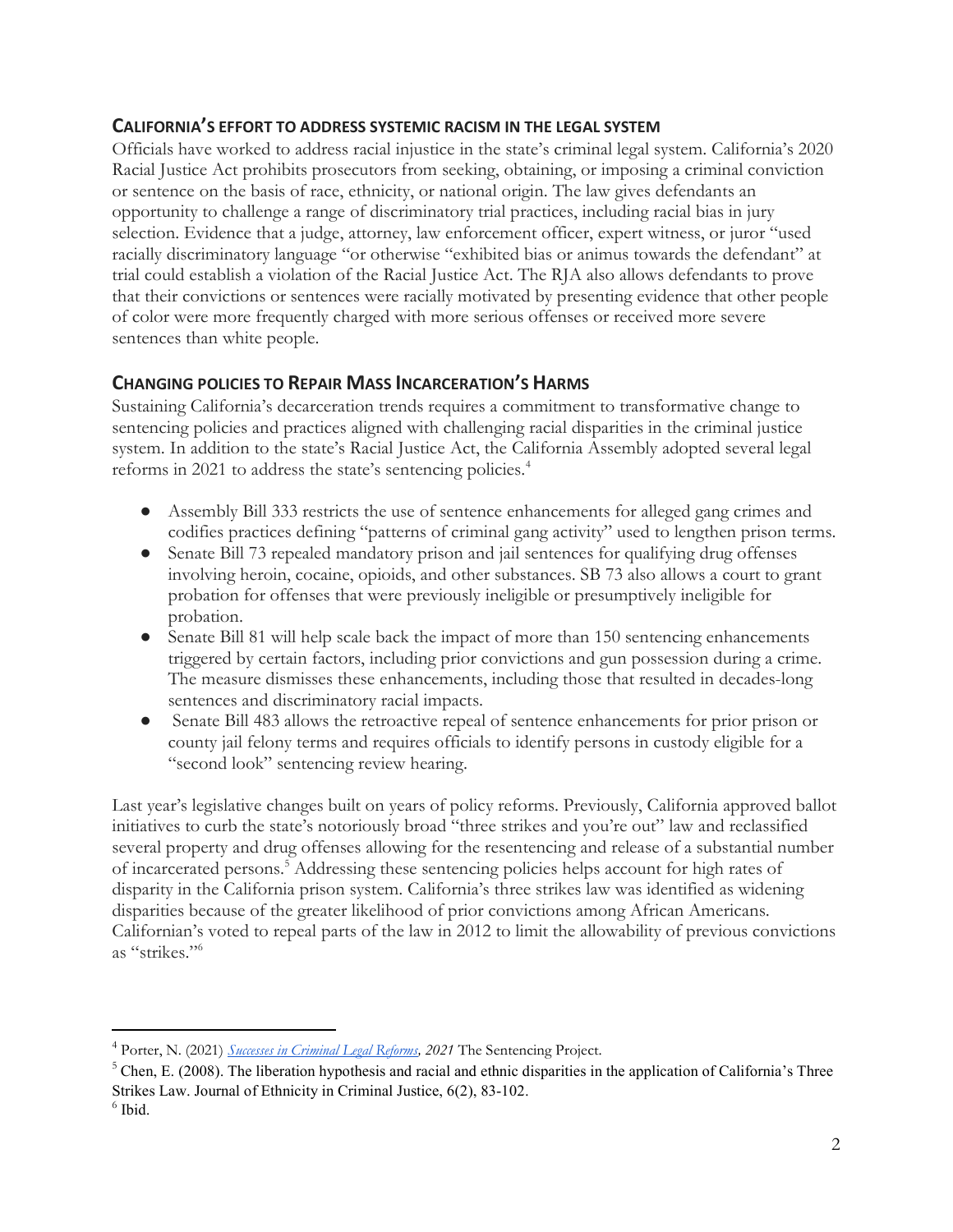# CALIFORNIA'S PRISON DOWNSIZING TRENDS

While prison population growth has slowed or even reversed in most states in the past 10 years due to sentencing reforms and early release mechanisms, California has not decommissioned prisons at the pace of other states experiencing population reductions. Although California is among states with a comparatively high rate of decarceration, state officials announced unexecuted prison closures while opening new prisons and converting older prisons for new correctional uses. The California Rehabilitation Center with a design capacity of over 2,490 was scheduled to close in FY 2015-2016 due to age and high operation costs, but subsequent plans called for the prison to remain open indefinitely.<sup>7</sup>

Last year, officials announced the closure of two of the state's 35 adult prisons. Deuel Vocational Institute (DVI), California's sixth oldest prison, closed in 2021.<sup>8</sup> Officials also announced deactivation of the California Correctional Center (CCC) in Susanville by June 30, 2022. According to the California Department of Corrections and Rehabilitation (CDCR), the closure of CCC is estimated to achieve a full-year, annual savings of \$122 million.<sup>9</sup>

California also plans to decommission its youth prisons in 2023, under a state law passed last year and a budget directive issued by Governor Gavin Newsom. Officials designated more than \$200 million a year to help local governments absorb the cost of housing and caring for the hundreds of young people who previously would have ended up in state run correctional facilities.<sup>10</sup>

## Prison Repurposing Projects

 $\overline{a}$ 

Prison closures offer a challenge to officials and the communities that are impacted, particularly in rural areas with limited employment opportunities. In recent years, entrepreneurs, elected officials and community leaders in a handful of states have reimagined sites that once incarcerated prisoners for new uses. $11$ 

- In New York, a closed medium security prison was repurposed as a movie studio.
- Tennessee developers repurposed a shuttered maximum security prison as a whisky distillery and event venue.
- Texas officials are converting a closed minimum security development as part of a public park system and the closed facility will be repurposed for office and community space.
- At least four states Missouri, Ohio, Pennsylvania, and West Virginia have converted closed prisons into tourist destinations open to visitors and host special events.

Other new purposes for closed prisons include a small farm incubator, homeless shelter, museum and special events venue.

 $^7$  Staff (2020), Effectively Managing State Prison Infrastructure 2020-2021, California Legislative Analyst's Office. <sup>8</sup> Staff (2022), Status Page - Deuel Vocational Institution, accessed March 23, 2022

<sup>&</sup>lt;sup>9</sup> Bahouth, B. Susanville Attempts to Forestall the Closure of the California Correctional Center Sierra Nevada Ally, August 18, 2021.

<sup>&</sup>lt;sup>10</sup> Rainey, J. California plans to close troubled youth prisons after 80 years. But what comes next? LA Times, February 15, 2021.

 $11$  Porter, N (2016). Repurposing Prisons: New Beginnings for Closed Prisons. The Sentencing Project.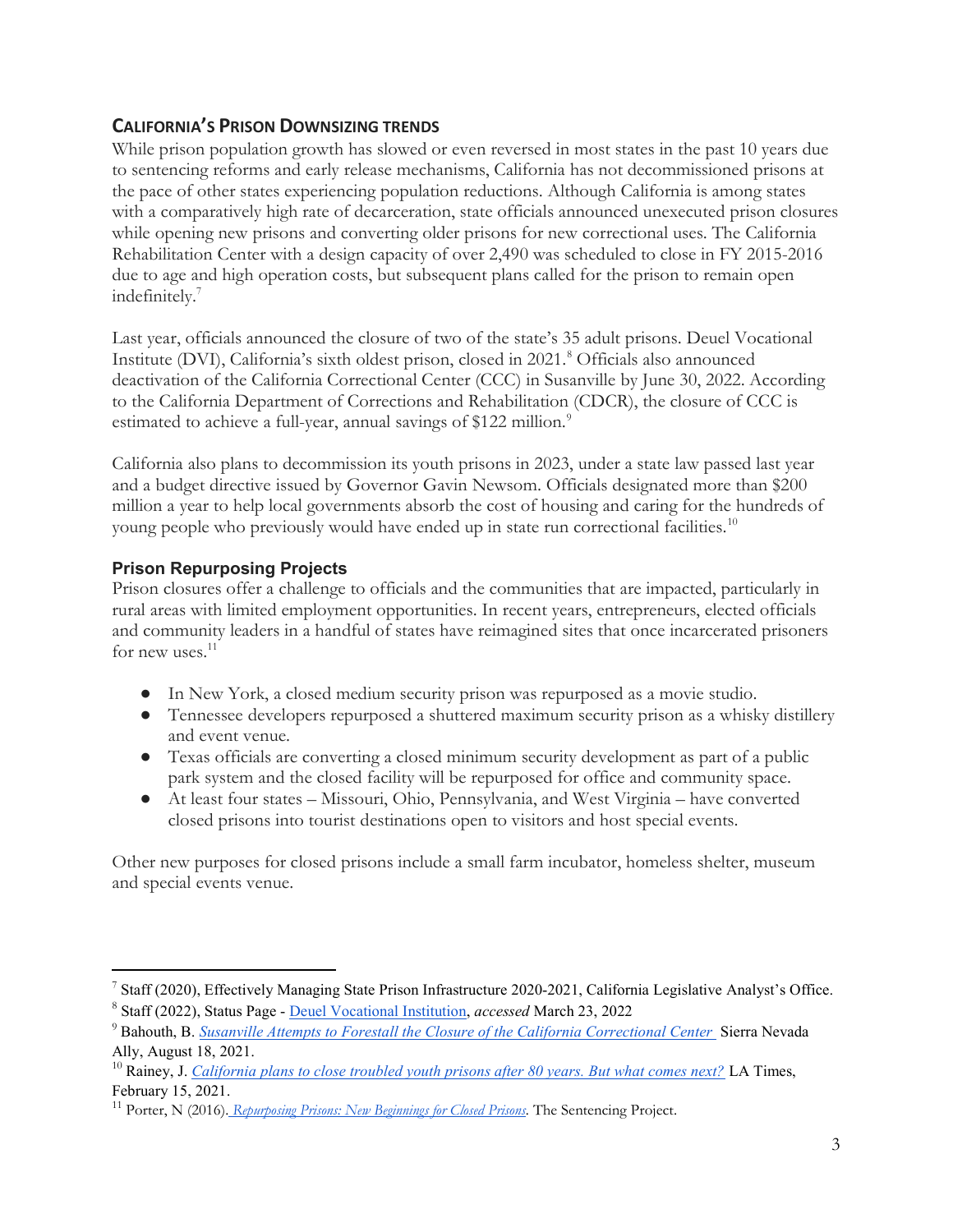### COMMUNITY REINVESTMENT AND REPARATIVE JUSTICE

Prison closures offer an opportunity for state officials and community leaders to reimagine spending on public safety priorities. The effort to decarcerate, downsize California's prison system and prioritize resources to services and social supports that prevent criminal legal system contact must be considered as part of an intentional strategy to repair the harms of mass incarceration.

Community reinvestment acknowledges the collateral impacts of mass incarceration on many urban neighborhoods. These impacts can perpetuate cycles of crime and incarceration. Billions of dollars are spent each year to imprison large numbers of people from low-income urban neighborhoods. A justice reinvestment approach would redirect some portion of the funds states now spend on prisons to rebuild the social capital and local infrastructure – quality schools, community centers, and healthcare facilities – in high incarceration neighborhoods.

To further reduce California's prison population requires a substantial commitment to develop and sustain the capacity of key players to do the work. This ambitious work necessitates support to sustain demand at the local and state level for substantial sentencing reform and smart investments in local communities. Imagine for example, state reparative justice initiatives that support short term and long-term investments to include:

- Early Childhood Education Research has demonstrated the opportunity for prevention with at-risk pregnant teens or with at-risk children in early childhood. A strong program in this category is the Nurse Family Partnership (NFP), a home visitation program that trains and supervises registered nurses as home visitors. The initiative attempts to identify young, first-time mothers early in their pregnancy. The sequence of approximately 20 home visits begins in the prenatal period and continues over the first two years of a child's life and then decreases in frequency. A 15-year review of the Prenatal/Early Infancy Project in Elmira, New York found that nurse home visits significantly reduced child abuse and neglect in participating families, as well as arrest rates for children and their mothers. The NFP has been successfully evaluated in several sites and has been replicated in over 200 counties and many foreign countries.<sup>12</sup>
- Health Interventions for Youth A primary measure of the juvenile justice system is its effectiveness in protecting youth who come before it and reducing the likelihood of their committing future offenses. Research shows that programs prioritizing family interactions are the most successful, probably because they focus on providing skills to the adults who are in the best position to impact the child's behavior. Examples for youth on probation include Functional Family Therapy (FFT) and Multi-Systemic Therapy (MST). FFT works with youth ages 11-18 who have been engaged with delinquency, substance abuse, or violence. The program focuses on altering interactions between family members, and seeks to improve the functioning of the family unit by strengthening problem-solving skills, enhancing emotional connections among family members, and addressing the ability of parents to provide structure, guidance, and boundaries for their children.<sup>13</sup>

 $\overline{a}$ 

<sup>&</sup>lt;sup>12</sup> Greenwood, Peter W. and Turner, Susan "Juvenile Crime and Juvenile Justice," Crime and Public Policy. 2011. Oxford University Press. New York, NY. Pg. 88-129.

<sup>&</sup>lt;sup>13</sup> Henggeler, S. W., Melton, G. B., Brondino, M. J., Scherer, D. G., & Hanley, J. H. (1997). "Multisystemic therapy with violent and chronic juvenile offenders and their families: The role of treatment fidelity in successful dissemination." Journal of Consulting and Clinical Psychology, 65, 821-33.